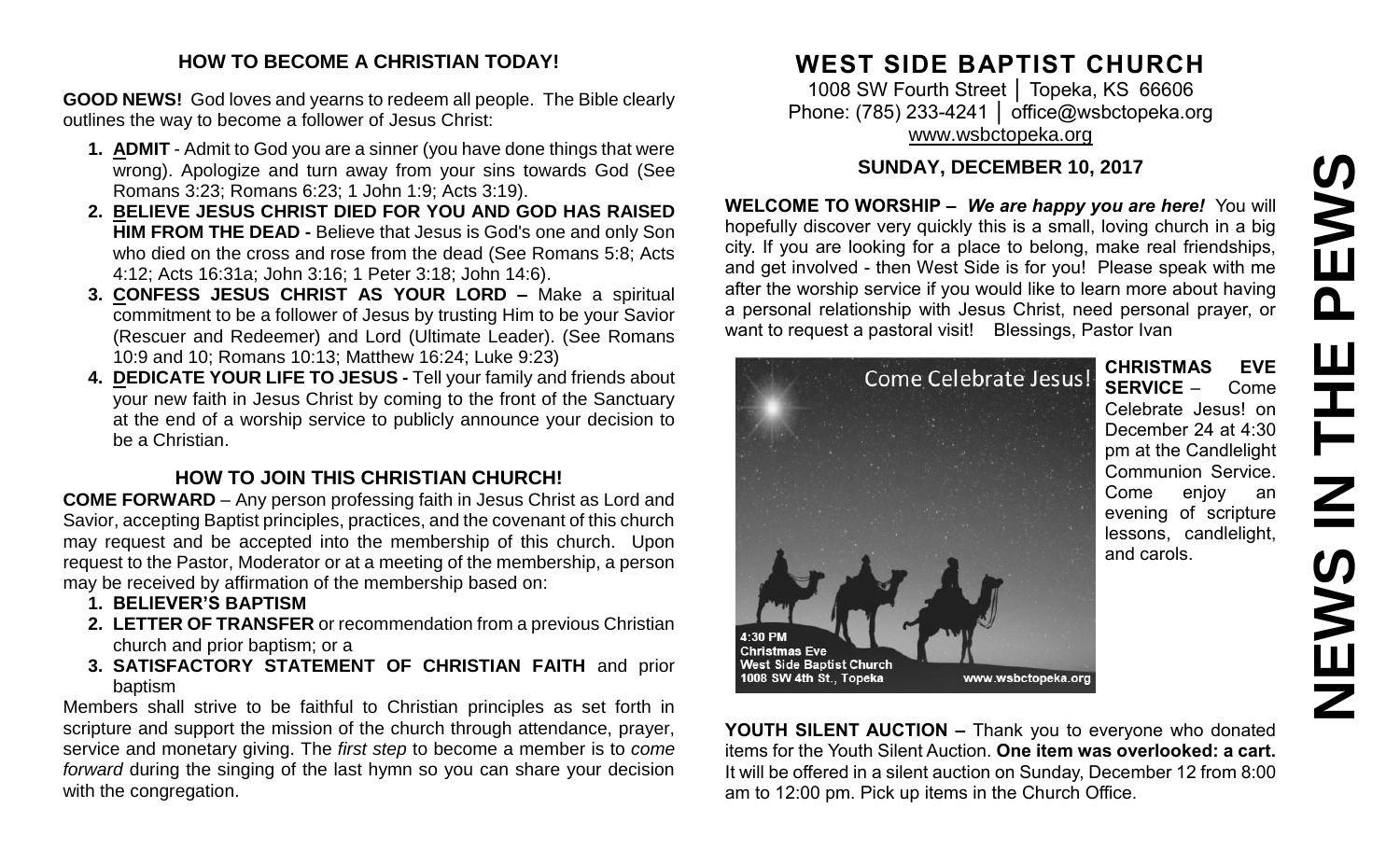**BREAKFAST ON SUNDAYS** – Register your attendance on the pew pads at the end of each pew. Sign-up if you plan to attend the free breakfasts on Sunday mornings in the Fellowship Hall starting at 8:30 am. All ages are welcome to eat for free.



**BABY CLOSET CHRISTMAS BAGS** - The colder weather has brought many families into the Baby Closet for warm clothing and diapers. We served 52 families with 95 children in October; this included 6 new families. We are again filling bags for Christmas for each family that comes in during December. We are asking for donations of **deodorant, toothpaste, tooth brushes, shampoo and body lotion**. There will be a box in the front of the sanctuary for these items. Thanks to all for opening your hearts at this special time of year. You all are wonderful! example and the Pat Carreno, Coordinator

**BIBLE STUDY –** Come for the free one-hour small group study of the biblical book **"EZEKIEL" on Wednesdays at 10:30 am in Holmer Hall**. The Bible study is taught start-tofinish ("lectio continua"), no previous experience necessary. Bible studies are free and open to the public.



**CONTEMPORARY WORSHIP SERVICE – 4:00 pm** We will sing contemporary songs, and Pastor will share a study from the Bible. Come in comfortable, casual clothes**.**

**WWW CHRISTMAS CELEBRATION –** Everyone, please join us for dinner



(not a potluck) on **Wednesday, December 13 at 5:30 pm**, followed by a **Christmas Pageant**. This will be our final meeting of WWW for 2017. We have had a wonderful semester

sharing God's love. We have been teaching the Parables of Jesus and stories of his miracles. Please help us in sharing the miracle of Christmas as we celebrate the greatest gift ever given, our Lord and Savior Jesus Christ.

Alice Payne, Coordinator

### **WEEKLY CALENDAR**

### **SUNDAY, DECEMBER 10**

| $8:30$ am         | <b>Breakfast</b>                               |
|-------------------|------------------------------------------------|
| $9:15$ am         | <b>Sunday School</b>                           |
| $10:30$ am        | Worship (S)                                    |
| $2:00 \text{ pm}$ | <b>Ordination Exam Council at FBC Lawrence</b> |
| $4:00$ pm         | Contemporary Worship Service (S)               |
|                   |                                                |

### **MONDAY, DECEMBER 11**

|                   | 9:00 - 11:00 am Baby Closet Ministry |
|-------------------|--------------------------------------|
| $6:00 \text{ pm}$ | Capital City Men's Chorus (FH)       |

### **TUESDAY, DECEMBER 12**

| $9:00 \text{ am}$ | Music Committee (HH)          |
|-------------------|-------------------------------|
| $6:00 \text{ pm}$ | <b>Council Member Meeting</b> |

### **WEDNESDAY, DECEMBER 13**

| $10:30$ am        | Bible Study (HH)                                  |
|-------------------|---------------------------------------------------|
|                   | 4:00 - 6:00 pm Fruit & Vegetable Food Pantry (FH) |
|                   | $4:30 - 5:15$ pm Open Gym Time                    |
| $4:30 - 7:00$ pm  | <b>Baby Closet Ministry</b>                       |
| 5:30 pm           | <b>WWW Kids Bible Club and Adult Study</b>        |
| $7:00 \text{ pm}$ | Choir Rehearsal (S)                               |
|                   |                                                   |

### **THURSDAY, DECEMBER 14**

1:00 – 3:00 pm Baby Closet

### **FRIDAY, DECEMBER 15**

### **SATURDAY, DECEMBER 16**

| $10:00$ am | Choir Cantata Practice (S)    |
|------------|-------------------------------|
| $1:00$ pm  | No Worship Team Rehearsal (S) |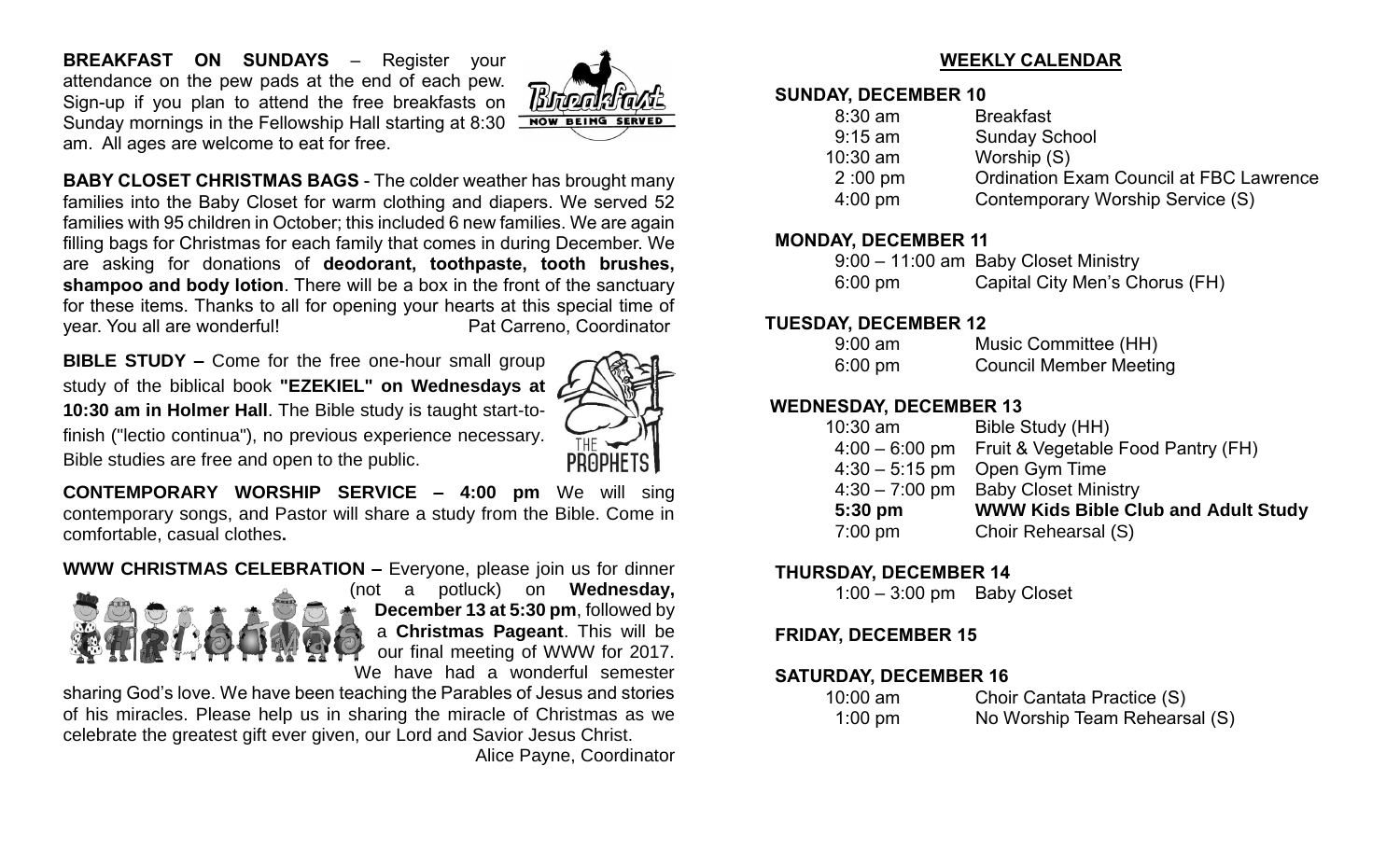# **IN OUR THOUGHTS AND PRAYERS**

Joe Abby – Healing for health concerns (Pat Abby's husband) Mark Arnold – Cancer, chemotherapy and bone marrow transplant Albert Carpenter – Healing for health issues (Harry and Pat's son) Pat and Harry Carpenter – Healing for health issues Susan Carpenter – Healing (Harry and Pat's daughter in law) Esther Carrier – Healing for health concerns Laura Carrier – Healing for health concerns \*June Cunningham – Healing for health concerns \*Russ Hunter – Healing for health issues (Fran's husband) Mary Lou Johnson and family – grief \*Alice Kieffer – Healing for health concerns \*Karen Kirby – Healing for health concerns \*Reginald Kirby – Healing for health concerns (Stormont Vail) \*Etta Landis – Healing for health concerns (Legend at Capital Ridge) Ernie and Judy Longstaff - Healing for health concerns Hilda Lundgren – Healing for health concerns (Brewster Place Rehab) \*Madeleine Martinson – Healing for health concerns \*Mae Martin – Healing for health concerns Nancy May – Healing for health concerns Marie Merrifield – Healing for health concerns Rogene Moody – Healing for health concerns Don Morris – Healing for health concerns Ken Paslay – Healing for health concerns Sonny Payne – Healing for health concerns (Clarence Payne's brother) \*Juanita Plankinton – Healing for health concerns \*Jeffery Runyan – Healing for health concerns \*Hazel Smith-Tindall – Healing for health concerns Marianne Spano – Healing for health concerns Keith Springer – Healing (Marianne Spano's brother) Kathy Timpany – Healing for health concerns Lola Zab – Healing for health concerns (Marianne Spano's sister) US Military personnel and Veterans

*\*Homebound*

### **FRUIT & VEGETABLE FOOD PANTRY** – Free bread, fruits, and vegetables



on **Wednesdays from 4:00 pm to 6:00 pm or while supplies** last at West Side Baptist Church, 1008 SW 4th St., Topeka. **Program eligibility**: Households in Topeka area (zip code 66601-66619). ID required: a piece of US Mail with client's name and current address for identification. One household per address. All food is

available no cost. **PANTRY CLOSED: Wednesday, December 27 (The week of Christmas/New Year's).**

**MID-WINTER MISSIONS CONFERENCE – Register CIF** TODAY for the **ABCCR Mid-Winter Mission & Evangelism Conference "Pathways to New Life" on January 19-20, 2018, at Cross Wind Conference Center, Hesston, Kan.** The event will kick off with a soup and salad bar at 6:00 p.m. on Friday and close with lunch at noon on Saturday. Keynote speaker, Dr. Jeff Johnson, (left) helps congregations get excited about sharing their faith. Missionary Karen Smith will join the group via Skype to talk about the ministry of



the New Life Center in Thailand. **Cost: \$25.00 registration (before Jan. 1).** See Mark Calloway or Pastor for more information.

### **WWW KID'S BIBLE CLUB** – **CALL THE CHURCH OFFICE BEFORE**



**NOON TO REQUEST A RIDE TO/FROM CHURCH ON WEDNESDAY NIGHTS.** The doors open for OPEN Gym Time at 4:30 pm. **Supper is served at 5:30 pm in the Fellowship Hall (cafeteria)**. Bible Studies are offered for children and adults of all ages. See Colleen Smith, Coordinator, for details. **NO SUPPER, WWW KIDS BIBLE** 

**CLUB, OR ADULT BIBLE STUDY ON WEDNESDAY, DECEMBER 20 AND DECEMBER 27, OR JANUARY 3, 2018.**